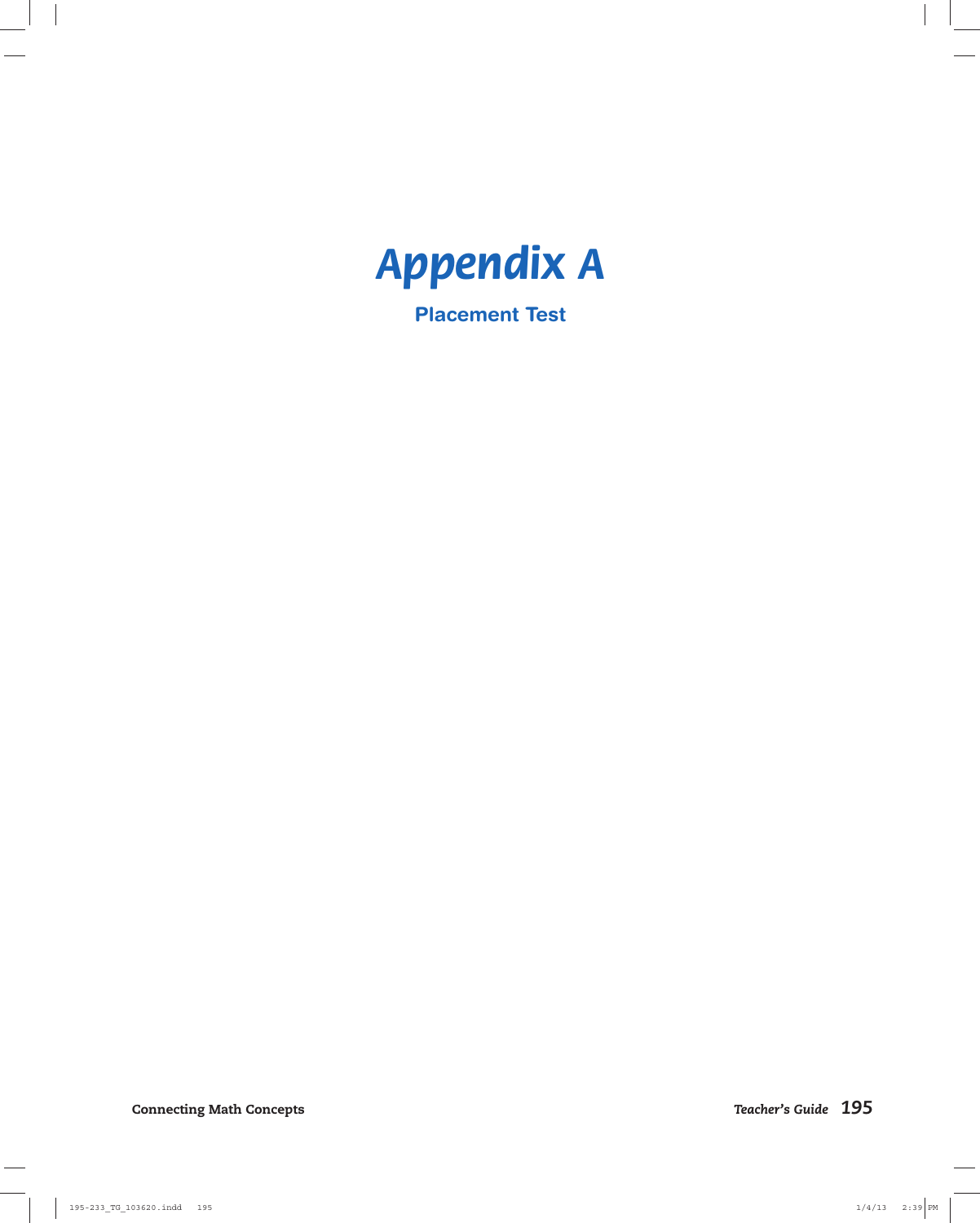# *Appendix A: Placement Test*

The Placement Test provides for three outcomes:

- The student lacks the necessary skills to place in *CMC Level E.*
- The student places at Lesson 1 of *CMC Level E.*
- The student places at Lesson 31 of *CMC Level E.*

If possible, present the Placement Test on the first day of instruction. Pass out a test to each student. Present the wording in the test Administration Directions script.

*Note:* What you say is shown in blue type. When observing students, make sure that they are working on the correct part of the test. Do not prompt them in a way that would let them know the answer to an item.

Reproducible copies of the test appear on pages 198–201 of this guide.

## **CONNECTING MATH CONCEPTS— LEVEL E**

## *PLACEMENT TEST*

### **Administration Directions**

**Note:** You will need a stopwatch or a clock with a second hand for Parts 2 and 3.

- a. (Hand out Placement Test to students. Direct students to put their names at the top of the test.)
- Everybody, find Part 1.  $\checkmark$ (Teacher reference:)

- I'm going to say numbers. You'll write them on the lines in Part 1.
- Touch line A.
- Write 302 on line A.  $\checkmark$
- Touch line B. ✔
- Write 217 on line B.  $\checkmark$
- (Repeat for remaining numbers: C, 409; D, 3,640; E, 1,054.)
- b. Now, I'm going to say dollar amounts. You'll write the amounts with a dollar sign and a decimal point.
- Listen: 7 dollars and 45 cents. Say that amount. (Signal.) Seven dollars and 45 cents.
- Write 7 dollars and 45 cents on line  $F.$   $\checkmark$
- Listen: 20 dollars and 16 cents. Say that amount. (Signal.) 20 dollars and 16 cents.
- Write 20 dollars and 16 cents on line G.  $\checkmark$
- Listen: 8 cents. Say that amount. (Signal.) 8 cents.
- Write 8 cents on line H. Write it with a dollar sign and a decimal point.  $\checkmark$
- c. Find Part 2.  $\checkmark$

(Teacher reference:)

**a.** 14 **b.** 8 **c.** 5 **d.** 15 **e.** 11 **f.** 9 **g.** 6 **h.** 13 **i.** 9 **j.** 14 <u>– 9 – 4 + 5 – 8 – 9 + 3 + 7 – 5 – 8 – 8</u> **k.** 6 **l.** 13 **m.** 9 **n.** 11 **o.** 2 **p.** 3 **q.** 4 **r.** 5 **s.** 7 **t.** 5 <u>+ 4 - 9 + 4 - 3 + 6 + 8 + 9 + 5 + 9 + 8</u> **u.** 8 **v.** 13 **w.** 11 **x.** 6 **y.** 7 **z.** 3 **A.** 6 **B.** 11 **C.** 6 **D.** 2 + 8 – 6 – 2 + 5 + 8 + 9 + 9 – 3 + 8 + 9

For Part 2, you'll write answers to addition and subtraction problems. I'll time you. You'll have 2 minutes and 30 seconds to write the answers to the problems in Part 2.

- **Pencils ready. Go.**
- (At the end of 2 minutes and 30 seconds, say:) Everybody, stop and put a circle around the last problem you answered. (Observe students.)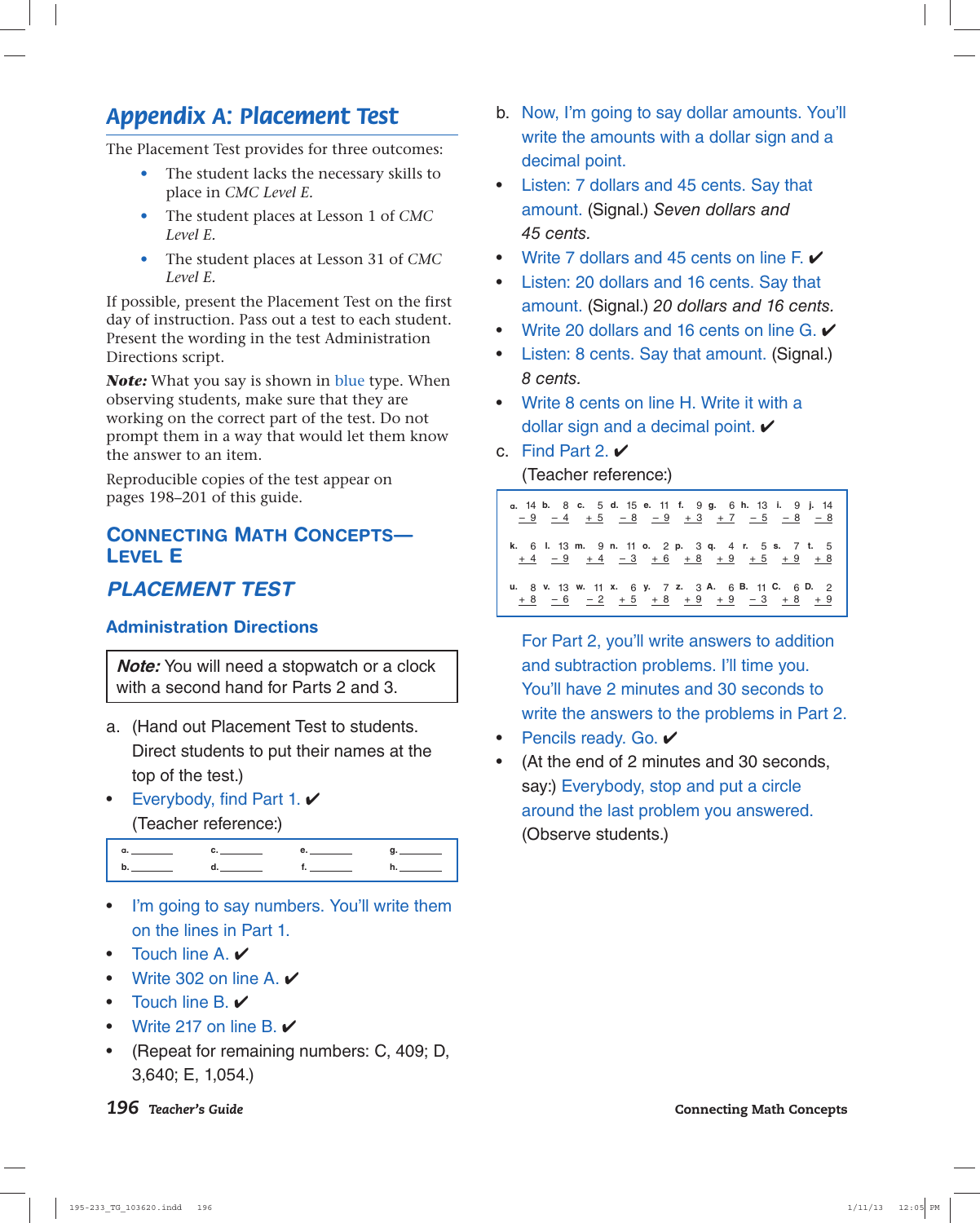#### d. Find Part 3.  $\vee$

#### (Teacher reference:)

| a. 5 b. 9 c. 2 d. 7 e. 5 f. 7 g. 5 h. 4 i. 5 j. 2<br>$\times$ 3 $\times$ 2 $\times$ 4 $\times$ 1 $\times$ 6 $\times$ 2 $\times$ 9 $\times$ 3 $\times$ 5 $\times$ 6 |  |
|--------------------------------------------------------------------------------------------------------------------------------------------------------------------|--|
| k. 4 l. 9 m. 2 n. 8 o. 4 p. 9 q. 7 r. 2 s. 3 t. 1<br>x 4 x 3 x 8 x 5 x 2 x 4 x 5 x 5 x 3 x 8                                                                       |  |
| u. 6 v. 6 w. 7 x. 8 y. 4 z. 3 A. 6 B. 2 C. 6 D. 3                                                                                                                  |  |

For Part 3, you'll write answers to multiplication problems. I'll time you. You'll have 2 minutes and 30 seconds to write the answers to the problems in Part 3.

- Pencils ready. Go.  $\checkmark$
- (At the end of 2 minutes and 30 seconds, say:) Everybody, stop and put a circle around the last problem you answered. (Observe students.)
- e. Find Part 4.  $\vee$

(Teacher reference:)



Some of these problems show pictures of fractions. Some of them are problems that add or subtract fractions.

• Write the fraction for each picture. Complete the equation for the fraction problems. Then work the problems in Parts 5 through 12 on your own. Pencils down when you're done.

#### **PASSING CRITERIA FOR EACH PART**

| <b>Part</b> | <b>Description</b>                                                                             | #  | <b>Pass</b>    | <b>Fail</b>         |
|-------------|------------------------------------------------------------------------------------------------|----|----------------|---------------------|
| Part 1      | Writing 3 and 4<br>digit numbers<br>and dollar values                                          | 8  | 0-2 errors     | 3 or more<br>errors |
| Part 2      | Addition and<br>subtraction facts                                                              | 30 | 0-5 errors     | 6 or more<br>errors |
| Part 3      | Multiplication<br>facts                                                                        | 30 | 0-5 errors     | 6 or more<br>errors |
| Part 4      | Fraction from<br>pictures and ±<br>fraction problems                                           | 6  | $0 - 2$ errors | 3 or more<br>errors |
| Part 5      | Column $\pm$ with<br>carrying and<br>borrowing                                                 | 7  | 0-3 errors     | 4 or more<br>errors |
| Part 6      | Division facts                                                                                 | 15 | $0-3$ errors   | 4 or more<br>errors |
| Part 7      | Column<br>multiplication 2<br>digit × 1 digit and<br>multi-digit $\times$ 10                   | 5  | 0-2 errors     | 3 or more<br>errors |
| Part 8      | Division: 3 digit<br>$\div$ by 1 digit with<br>no remainders                                   | 5  | 0-2 errors     | 3 or more<br>errors |
| Part 9      | Completing the<br>numerators for<br>whole numbers<br>and equivalent<br>fractions they<br>equal | 8  | 0-2 errors     | 3 or more<br>errors |
| Part 10     | Comparison and<br>sequence word<br>problems                                                    | 4  | $0-1$ error    | 2 or more<br>errors |
| Part 11     | Area and<br>perimeter of<br>rectangles: 1 digit<br>lengths with units                          | 6  | 0-2 errors     | 3 or more<br>errors |
| Part 12     | $\langle \rangle$ , = for 2 whole<br>numbers or a<br>fraction and 1                            | 6  | $0-2$ errors   | 3 or more<br>errors |

#### **PLACEMENT CRITERIA**

| Students who pass 10 or<br>11 parts.                                                           | Begin CMC Level E at<br>Lesson 31. Note: If<br>possible, group students<br>according to the number<br>of parts passed. |  |
|------------------------------------------------------------------------------------------------|------------------------------------------------------------------------------------------------------------------------|--|
| Students who pass 6, 7, 8,<br>or 9 parts or who have a<br>total score of 80 points or<br>more. | Begin CMC Level E at<br>Lesson 1.                                                                                      |  |
| Students who pass 5 or<br>fewer parts.                                                         | Administer the CMC<br>Level D Placement Test                                                                           |  |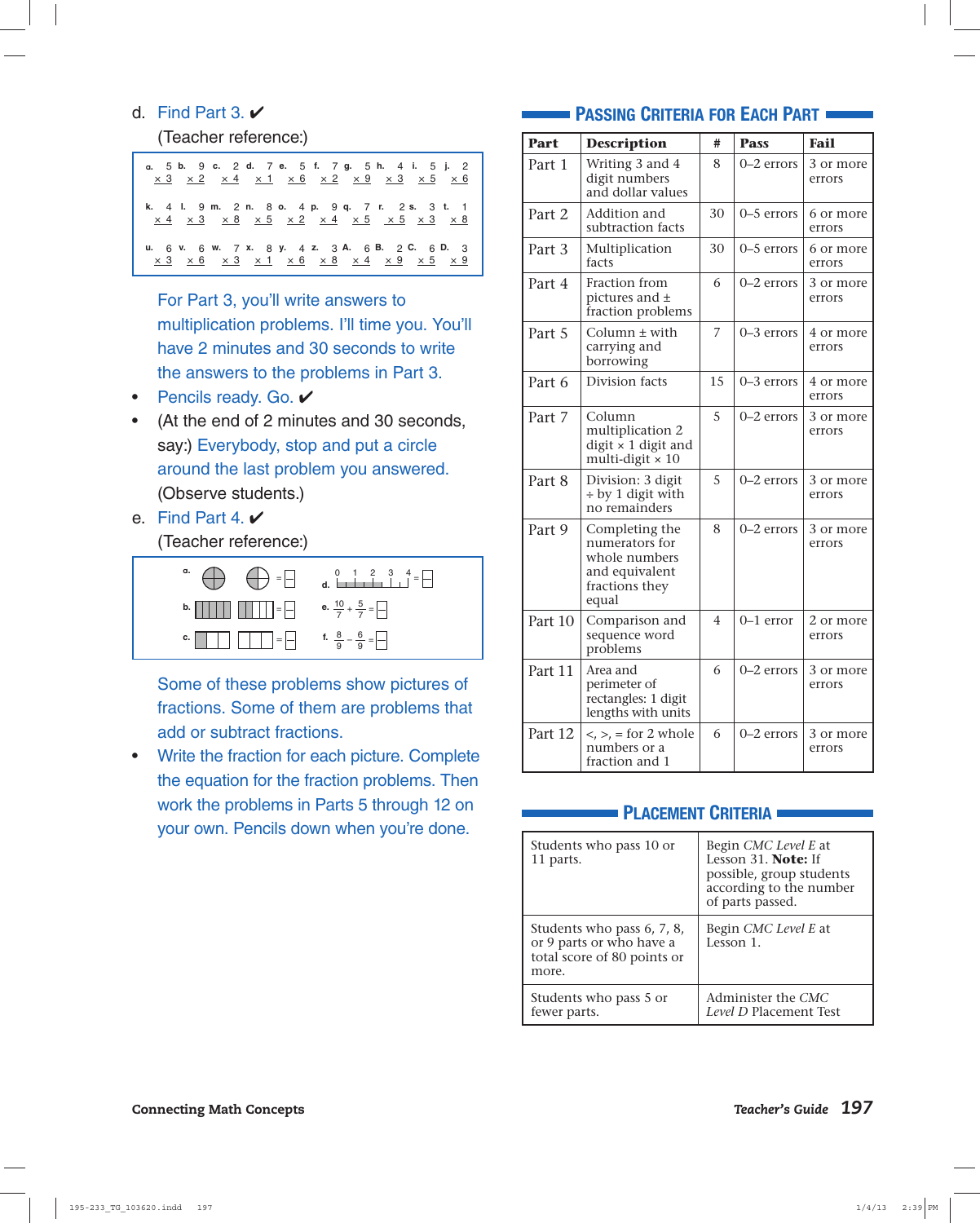errors

| Part 1        |                                 |                                                                         |                                                                                                                                                                                                                                         |
|---------------|---------------------------------|-------------------------------------------------------------------------|-----------------------------------------------------------------------------------------------------------------------------------------------------------------------------------------------------------------------------------------|
| a. __________ |                                 |                                                                         |                                                                                                                                                                                                                                         |
|               | b. ___________    d. __________ | $\mathbf{f}_1$ and $\mathbf{f}_2$ and $\mathbf{f}_3$ and $\mathbf{f}_4$ | h.                                                                                                                                                                                                                                      |
| Part 2        |                                 |                                                                         |                                                                                                                                                                                                                                         |
|               |                                 |                                                                         | a. 14 b. 8 c. 5 d. 15 e. 11 f. 9 g. 6 h. 13 i. 9 j. 14<br>$\frac{-9}{-9}$ $\frac{-4}{+5}$ $\frac{+5}{-8}$ $\frac{-9}{-9}$ $\frac{+3}{-3}$ $\frac{+7}{-5}$ $\frac{-5}{-8}$ $\frac{-8}{-8}$                                               |
|               |                                 |                                                                         | k. 6 l. 13 m. 9 n. 11 o. 2 p. 3 q. 4 r. 5 s. 7 t. 5<br>$\frac{+4}{+4}$ $\frac{-9}{-9}$ $\frac{+4}{-3}$ $\frac{-3}{+6}$ $\frac{+8}{+8}$ $\frac{+9}{+9}$ $\frac{+5}{-9}$ $\frac{+9}{-8}$                                                  |
|               |                                 |                                                                         | u. 8 v. 13 w. 11 x. 6 y. 7 z. 3 A. 6 B. 11 C. 6 D. 2<br>$+8$ $-6$ $-2$ $+5$ $+8$ $+9$ $+9$ $-3$ $+8$ $+9$                                                                                                                               |
| Part 3        |                                 |                                                                         |                                                                                                                                                                                                                                         |
|               |                                 |                                                                         | a. 5 b. 9 c. 2 d. 7 e. 5 f. 7 g. 5 h. 4 i. 5 j. 2<br>$\times$ 3 $\times$ 2 $\times$ 4 $\times$ 1 $\times$ 6 $\times$ 2 $\times$ 9 $\times$ 3 $\times$ 5 $\times$ 6                                                                      |
|               |                                 |                                                                         | k. 4 l. 9 m. 2 n. 8 o. 4 p. 9 q. 7 r. 2 s. 3 t. 1<br>$\begin{array}{ccccccccccccccccccccc} \times & 4 & \times & 3 & \times & 8 & \times & 5 & \times & 2 & \times & 4 & \times & 5 & \times & 5 & \times & 3 & \times & 8 \end{array}$ |
|               |                                 |                                                                         | u. 6 v. 6 w. 7 x. 8 y. 4 z. 3 A. 6 B. 2 C. 6 D. 3<br><u> x 3 x 6 x 3 x 1 x 6 x 8 x 4 x 9 x 5 x 9</u>                                                                                                                                    |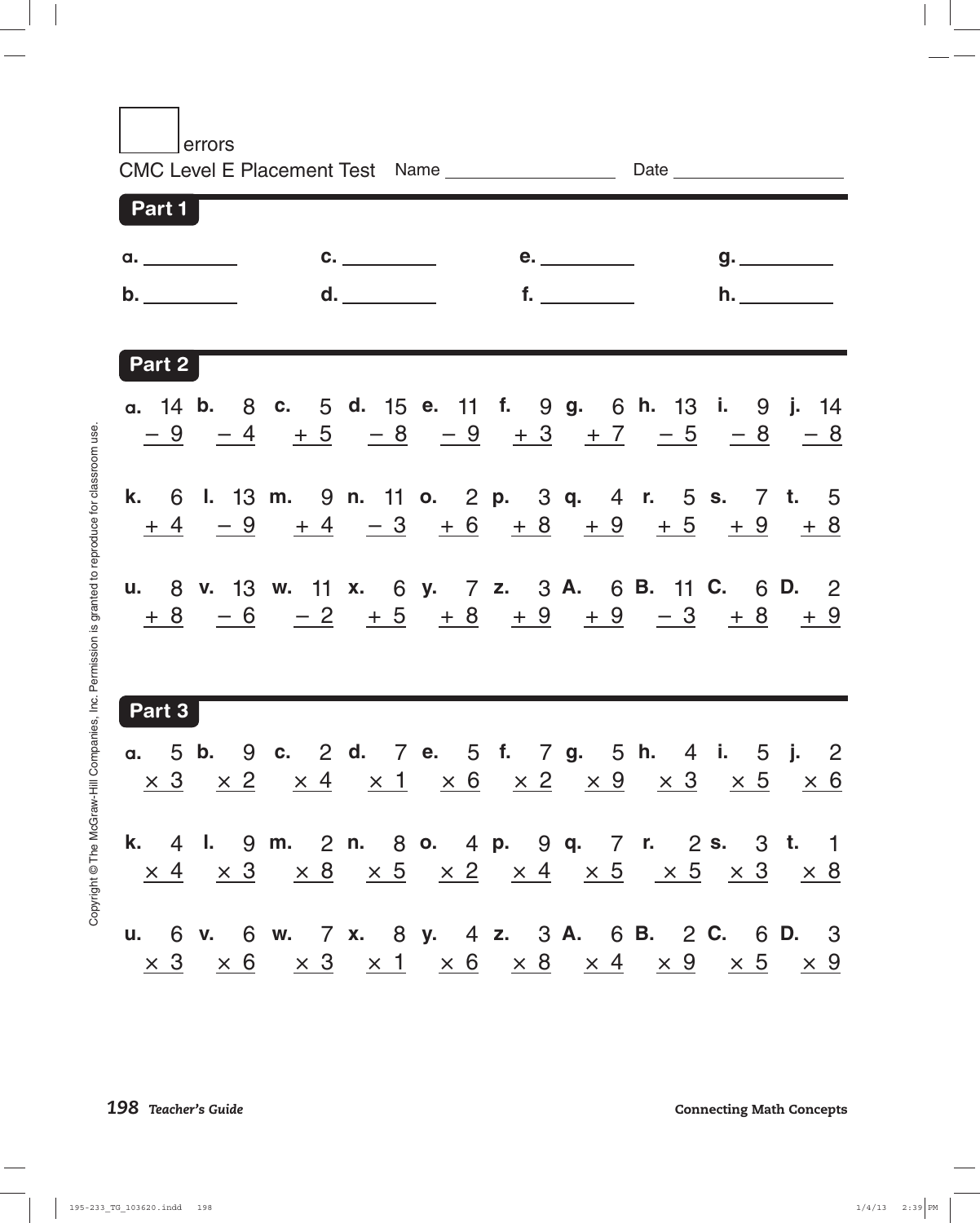| errors                         | CMC Level E Placement Test Name __________________                                                       |                                         | Date and the state of the state of the state of the state of the state of the state of the state of the state o            |  |
|--------------------------------|----------------------------------------------------------------------------------------------------------|-----------------------------------------|----------------------------------------------------------------------------------------------------------------------------|--|
| Part 4                         |                                                                                                          |                                         |                                                                                                                            |  |
| a.                             | $=$ $\left  - \right $                                                                                   | 0 1 2 3 4 =                             |                                                                                                                            |  |
| b.                             |                                                                                                          | e. $\frac{10}{7} + \frac{5}{7} =$       |                                                                                                                            |  |
| C.                             |                                                                                                          | <b>f.</b> $\frac{8}{9} - \frac{6}{9} =$ |                                                                                                                            |  |
| Part 5                         |                                                                                                          |                                         |                                                                                                                            |  |
| 64<br>$\mathbf{a}$ .<br>$+533$ | c. 591<br>$+ 64$                                                                                         | e. 420<br>$-190$                        | g. 149<br>$+353$                                                                                                           |  |
| <b>b.</b> $54$<br>- 17         | d. $418$<br>$+ 79$                                                                                       | f. 752<br><u>– 36</u>                   |                                                                                                                            |  |
| Part 6                         |                                                                                                          |                                         |                                                                                                                            |  |
|                                | a. $8\overline{16}$ d. $5\overline{30}$ g. $8\overline{24}$ j. $7\overline{42}$ m. $6\overline{24}$      |                                         |                                                                                                                            |  |
|                                | b. $4\overline{)36}$ e. $2\overline{)14}$ h. $5\overline{)40}$ k. $7\overline{)35}$ n. $5\overline{)20}$ |                                         |                                                                                                                            |  |
|                                | c. $7\overline{7}$ f. $9\overline{27}$ i. $6\overline{60}$ l. $2\overline{18}$ o. $4\overline{8}$        |                                         |                                                                                                                            |  |
| Part 7                         |                                                                                                          |                                         |                                                                                                                            |  |
|                                |                                                                                                          |                                         | a. 24 b. 36 c. 13 d. 10 e. 38<br>$\frac{x}{5}$ $\frac{x}{2}$ $\frac{x}{5}$ $\frac{9}{10}$ $\frac{+720}{10}$ $\frac{x}{10}$ |  |

 $\overline{\phantom{a}}$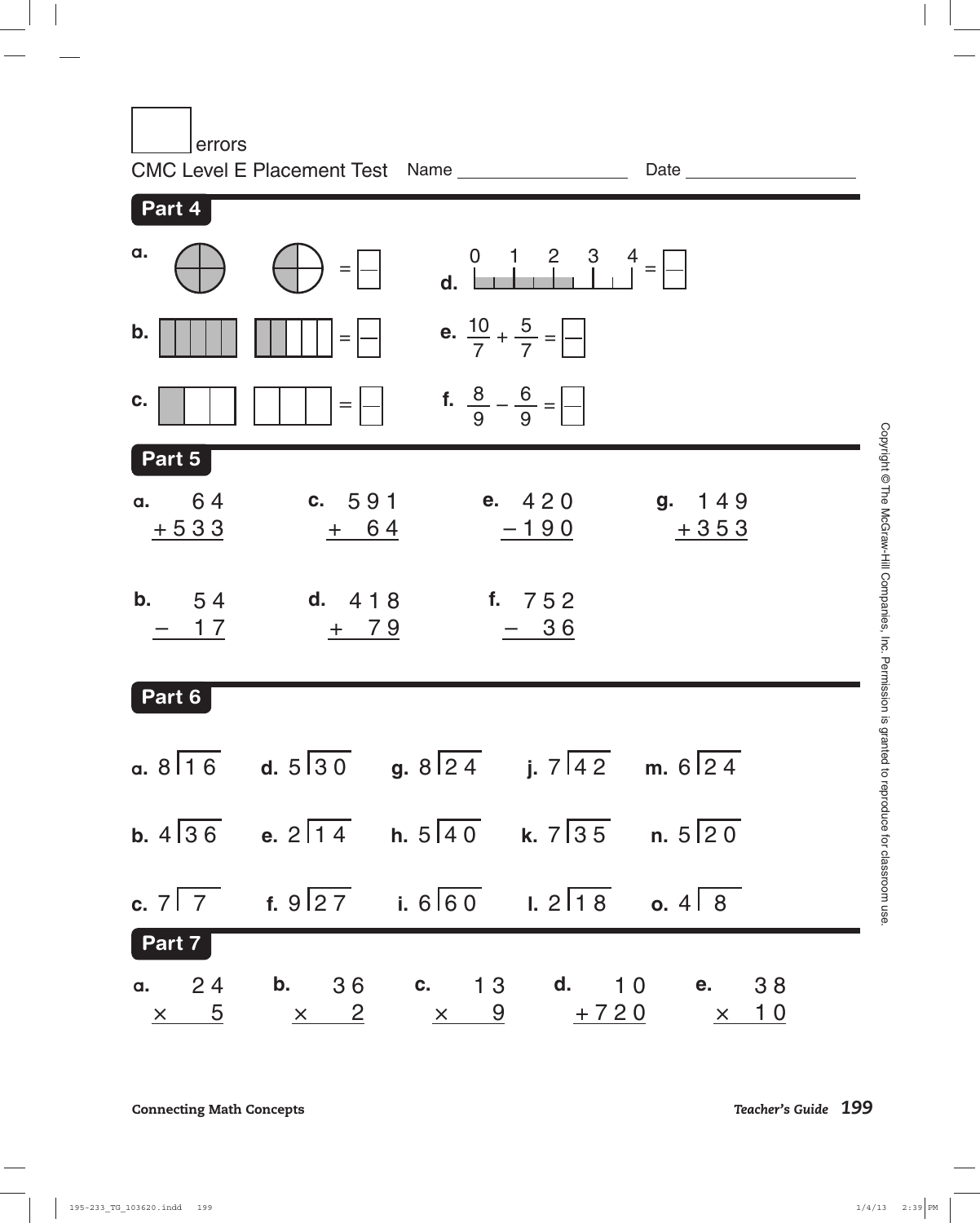| errors<br>CMC Level E Placement Test Name _________________<br>Part 8                                    |                                                                                                                                                                 |
|----------------------------------------------------------------------------------------------------------|-----------------------------------------------------------------------------------------------------------------------------------------------------------------|
| a. $2\overline{806}$ b. $3\overline{159}$ c. $4\overline{208}$ d. $3\overline{369}$ e. $9\overline{369}$ |                                                                                                                                                                 |
| Part 9<br>a. $3 = \frac{1}{1} = \frac{1}{3} = \frac{1}{9} = \frac{1}{10}$                                | <b>b.</b> $4 = \frac{1}{2} = \frac{1}{8} = \frac{1}{1} = \frac{1}{3}$                                                                                           |
| Part 10<br>a. Carlos is 14 years younger than<br>James.<br>Carlos is 25 years old. How old is<br>James?  | c. A bus had some people on it.<br>34 people got off of the bus. The bus<br>ended up with 43 people on it. How<br>many people were on the bus to start<br>with? |
| <b>b.</b> Anna read 12 more books than<br>Maria. Anna read 43 books. How many<br>books did Maria read?   | <b>d.</b> A train had some people on it. Then<br>55 people got on the train. The train<br>ended up with 89 people. How many<br>people did the train start with? |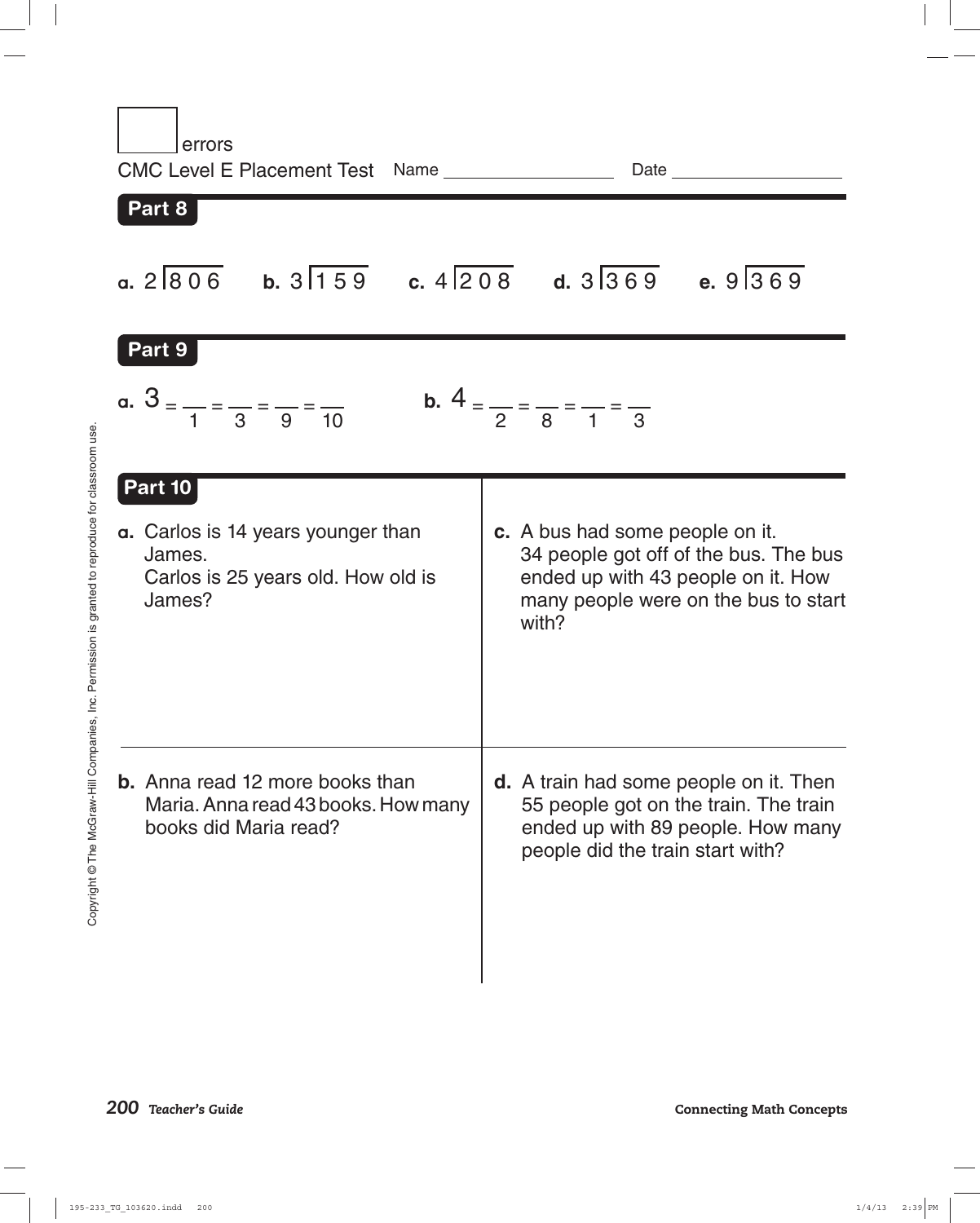| errors<br>CMC Level E Placement Test Name _________________           |                                                                |
|-----------------------------------------------------------------------|----------------------------------------------------------------|
| Part 11 Figure out the area and the perimeter for each rectangle.     |                                                                |
| 6 in.<br>α.<br>$2$ in.                                                | b.<br>5 <sub>ft</sub><br>$4$ ft                                |
|                                                                       |                                                                |
|                                                                       |                                                                |
| $1 yd \overline{1}$<br>C.                                             |                                                                |
|                                                                       |                                                                |
|                                                                       |                                                                |
| <b>Part 12</b> Write $\lt$ , $\gt$ , or = to complete each statement. |                                                                |
| a. 12<br>10                                                           |                                                                |
| <b>b.</b> 39<br>47                                                    | d. $\frac{4}{4}$ 1<br>e. $\frac{3}{2}$ 1<br>f. $\frac{7}{9}$ 1 |
| c. 108 151                                                            |                                                                |

 $\sim$